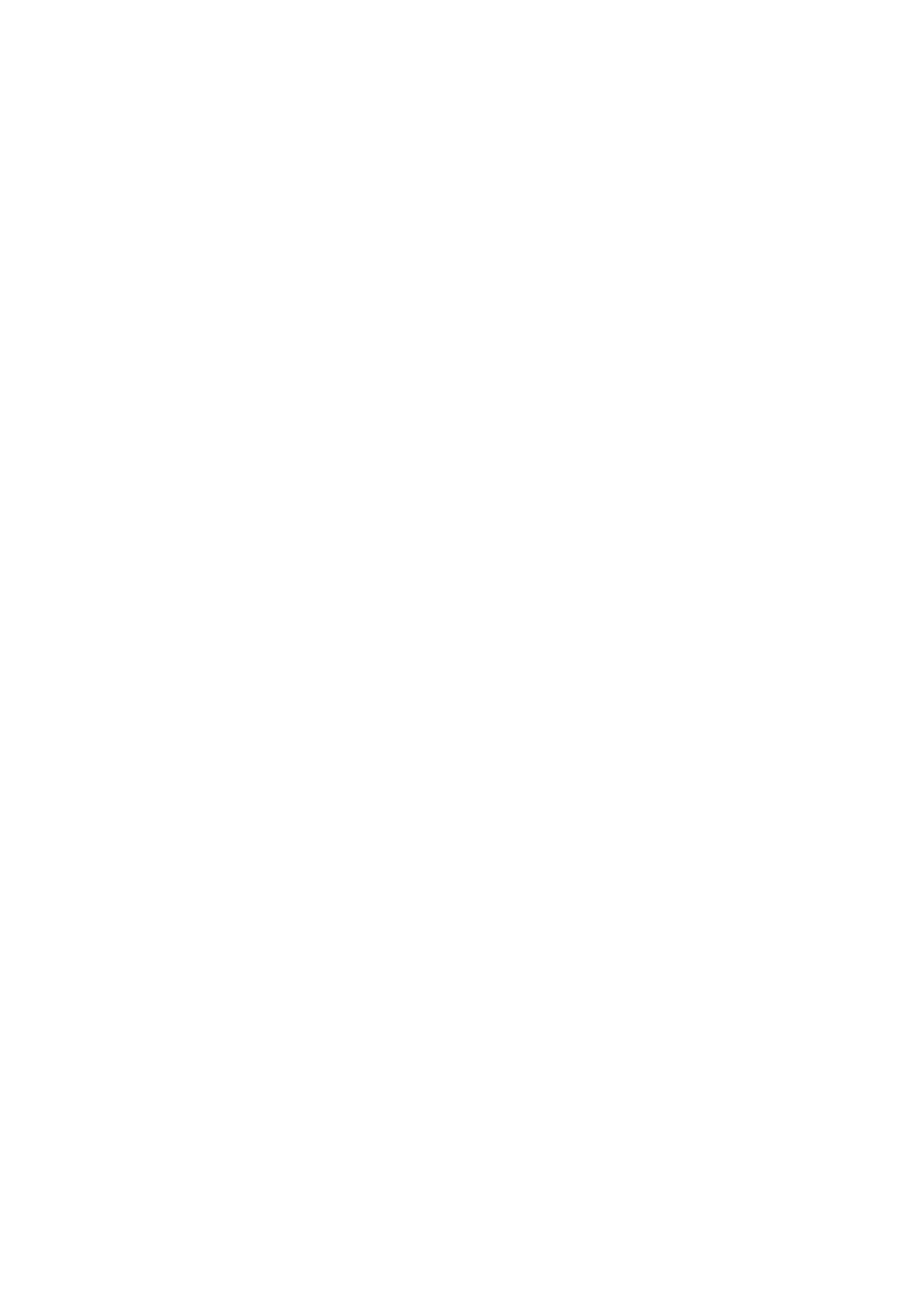

Ellan Vannin

## **TRADE DISPUTES ACT 1 985**

# **Index**

| <b>Section</b>  |                                                                                                                                                 | Page           |
|-----------------|-------------------------------------------------------------------------------------------------------------------------------------------------|----------------|
|                 | The Employment Tribunal<br><u> 1989 - Johann Stein, marwolaethau a bhann an t-Amhair an t-Amhair an t-Amhair an t-Amhair an t-Amhair an t-A</u> | 5              |
| $\mathbf{1}$    |                                                                                                                                                 | 5              |
|                 | Trade disputes                                                                                                                                  | $\overline{5}$ |
| $\overline{2}$  |                                                                                                                                                 |                |
| 3               |                                                                                                                                                 |                |
| 3A              |                                                                                                                                                 |                |
| 4               |                                                                                                                                                 |                |
|                 | Supplemental<br><u> 1989 - Johann Stein, Amerikaansk politiker (</u>                                                                            | 8              |
| 5               |                                                                                                                                                 |                |
| 6               |                                                                                                                                                 |                |
|                 |                                                                                                                                                 |                |
| 8               |                                                                                                                                                 |                |
| 9               |                                                                                                                                                 |                |
| 10              |                                                                                                                                                 |                |
| <b>SCHEDULE</b> |                                                                                                                                                 | 11             |
| <b>ENDNOTES</b> |                                                                                                                                                 |                |
|                 | <b>TABLE OF ENDNOTE REFERENCES</b>                                                                                                              | 13             |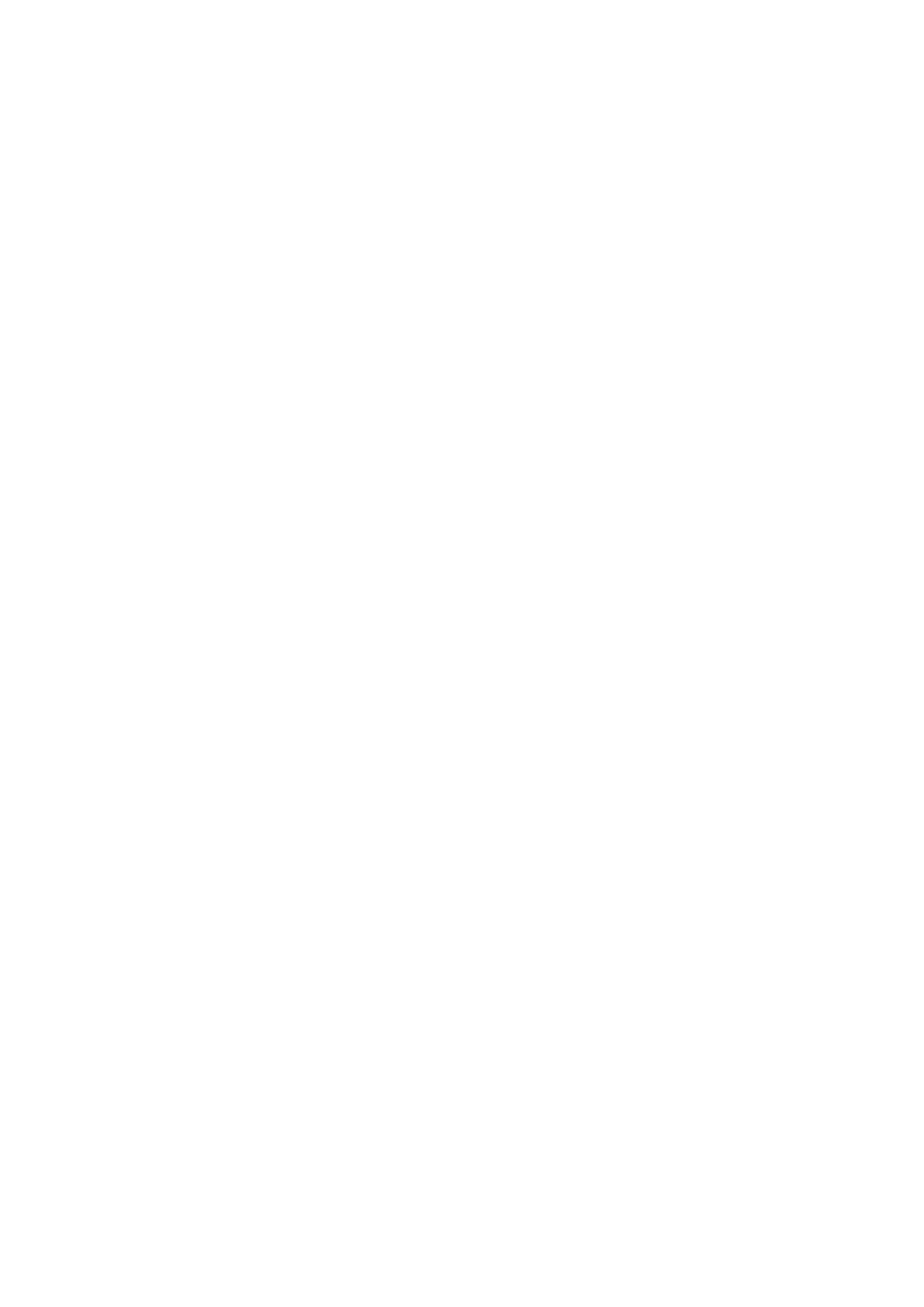

Ellan Vannin

### **TRADE DISPUTES ACT 1 985**

| Received Royal Assent: | 3 July 1985     |
|------------------------|-----------------|
| Passed:                | 9 July 1985     |
| Commenced:             | 1 November 1985 |

<span id="page-4-0"></span>**AN ACT** to make fresh provision for the settlement of trade disputes.

*The Employment Tribunal*

#### <span id="page-4-2"></span><span id="page-4-1"></span>**1 [Repealed]**<sup>1</sup>

#### *Trade disputes*

#### <span id="page-4-3"></span>**2 Procedure for settlement of trade disputes**

- (1) Where a trade dispute exists or is apprehended, an industrial relations officer may, or at the request of any of the parties to the dispute shall, —
	- (a) inquire into the circumstances and cause of the dispute, and
	- (b) offer the parties to the dispute his assistance (which may be by way of conciliation or arbitration or by any other means) with a view to bringing about a settlement.
- (2) to (5) [Repealed]**<sup>2</sup>**

#### <span id="page-4-4"></span>**3 Courts of inquiry**

- (1) Where an industrial relations officer has inquired into a trade dispute pursuant to section 2 and the dispute has not been settled, he may, and if so required by any of the parties to the dispute shall, request the Council of Ministers to establish a court of inquiry.**<sup>3</sup>**
- (1A) A court of inquiry shall consist of such person or persons as the Appointments Commission thinks fit (not being a member of the Council or the Keys or of any Statutory Board).**4**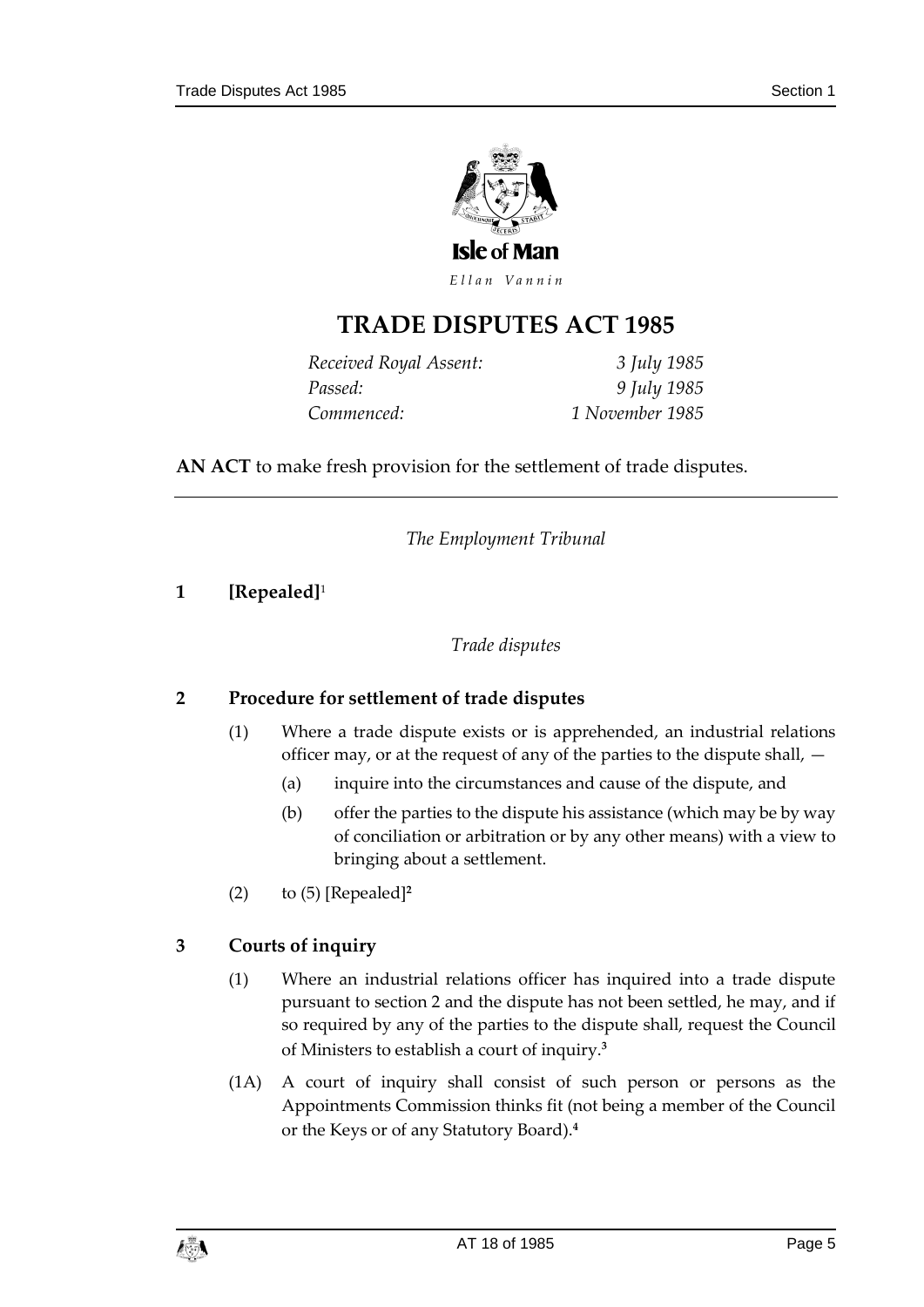- (2) A court of inquiry shall inquire into the causes and circumstances of the dispute, or any matters appearing to it to be relevant to the dispute, and may do so either in public or in private, as it thinks fit.
- (3) A court of inquiry shall make a report to the Council of Ministers on the matters into which it has inquired, and shall where practicable make recommendations with a view to bringing about a settlement of the dispute, and an industrial relations officer shall take such steps as he thinks fit to secure such a settlement in accordance with any such recommendations.**<sup>5</sup>**
- (4) [Repealed]**<sup>6</sup>**
- (5) A report under subsection (3) shall not include any information obtained by the court of inquiry, as to any trade union or as to any individual business (by whomsoever it is carried on), which is not available otherwise than through evidence given in public to the court, without the consent of the trade union or of the person carrying on the business in question.**<sup>7</sup>**

#### <span id="page-5-0"></span>**3A Disputes in essential services**

- (1) Where a direction under section 14(4) of the *Trade Unions Act 1991* has been given in relation to a trade dispute, the Council of Ministers shall forthwith direct the Appointments Commission to establish a court of inquiry in relation to the dispute, unless such a court has already been established under section 3(1).**<sup>8</sup>**
- (2) A court of inquiry established under subsection (1) shall inquire into the causes and circumstances of the dispute, or any matters appearing to it to be relevant to the dispute, and may do so either in public or private, as it thinks fit.
- (3) A court of inquiry established (whether under section 3(1) or under subsection (1)) in relation to a trade dispute to which a direction under the said section 14(4) applies shall make a decision in writing with respect to the questions in dispute, and shall send a copy of its decision to the Chief Secretary, to each of the parties to the dispute and to an industrial relations officer.**<sup>9</sup>**
- (4) A decision under subsection (3) shall be binding on the parties to the dispute as if the terms thereof had been incorporated in an agreement between them for valuable consideration.
- (5) Where a direction under the said section 14(4) is expressed to apply in relation to some (but not all) of the parties to the trade dispute —
	- (a) the references in subsections (1) to (4) to the dispute are to the dispute so far as it concerns those parties, and
	- (b) the references in those subsections to the parties to the dispute are to those parties and to any other parties with whom they are in dispute.

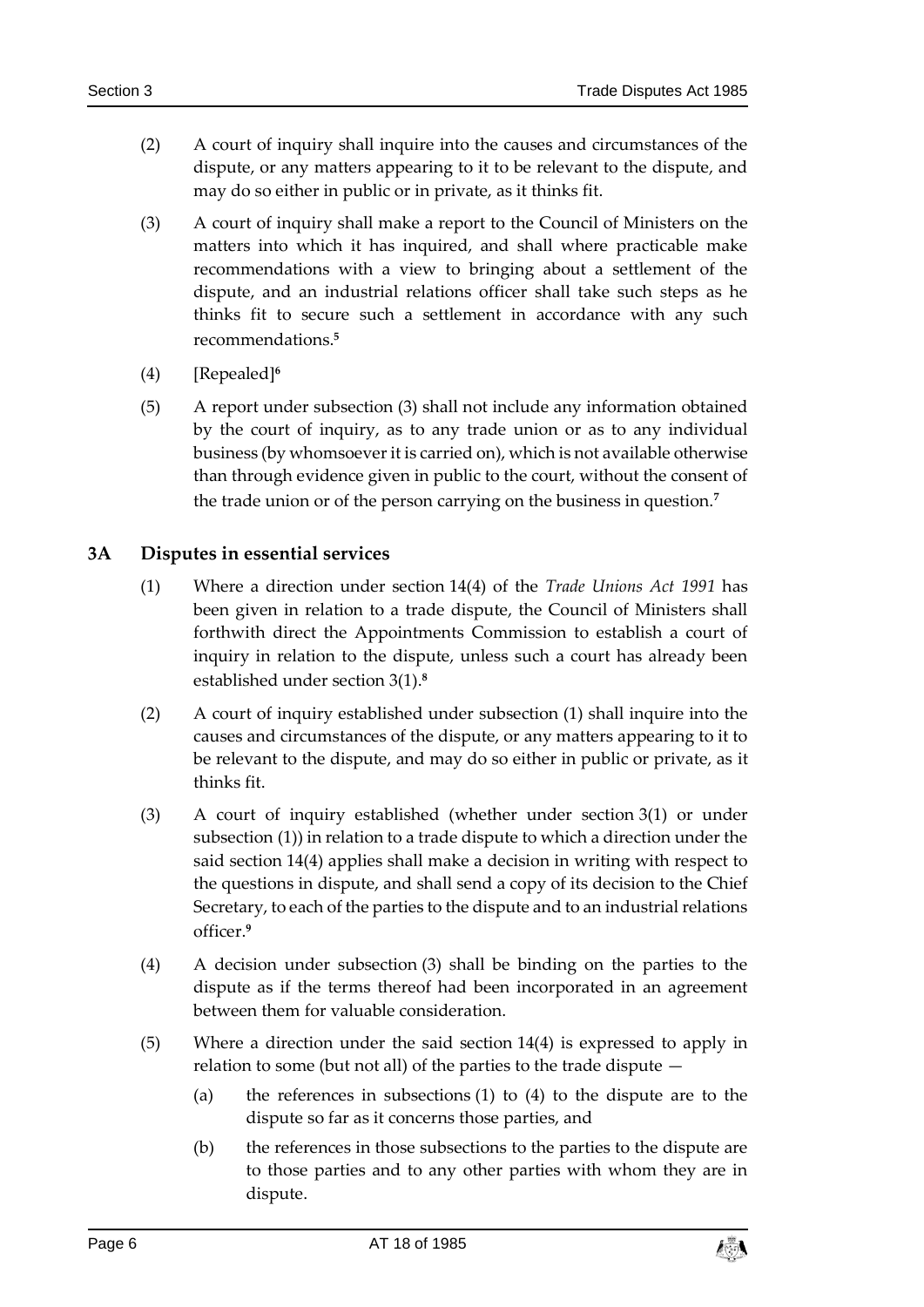- (6) Where a direction under the said section 14(4) is withdrawn, subsections (3) and (4) shall cease to apply to the dispute, in relation to those parties as respects whom the direction has been withdrawn, but without prejudice to the effect of any decision already made by the court of inquiry.
- (7) Section 3(3) to (5) does not apply to a court of inquiry in relation to any functions under this section.**<sup>10</sup>**

#### <span id="page-6-0"></span>**4 Further provisions as to courts of inquiry**

- (1) The Council of Ministers, after consultation with the Deemsters, may make rules regulating the procedure of courts of inquiry, including rules —
	- (a) as to the summoning of witnesses;
	- (b) as to the quorum of a court;
	- (c) enabling a court by summons to require the production of such documents as it may consider to be relevant.**<sup>11</sup>**
- (2) Rules under subsection (1) shall not have effect unless they are approved by Tynwald.
- (3) Subject to rules under subsection (1), a court of inquiry may by summons require any person appearing to it to have knowledge of the subject-matter of the inquiry to furnish to it, in writing or otherwise, such particulars relating thereto as it may require, and to attend before the court to give evidence, and the court may administer or authorise any person to administer an oath for that purpose.
- (4) If any person
	- (a) refuses or wilfully neglects to attend in obedience to a summons under this section, or to give evidence, or
	- (b) wilfully alters, suppresses, conceals, destroys or refuses to produce any document which he is required to produce under this section, or
	- (c) does anything which, if the court of inquiry were a court of law having power to commit for contempt, would be contempt of court,

the court may certify that person's offence to the High Court, and the High Court may inquire into the alleged offence and, after hearing any evidence produced on behalf of or against that person and any statement offered in his defence, may punish him in like manner as if he had been guilty of contempt of the High Court.

(5) A witness before a court of inquiry shall be entitled to the same immunities and privileges as if he were a witness before the High Court.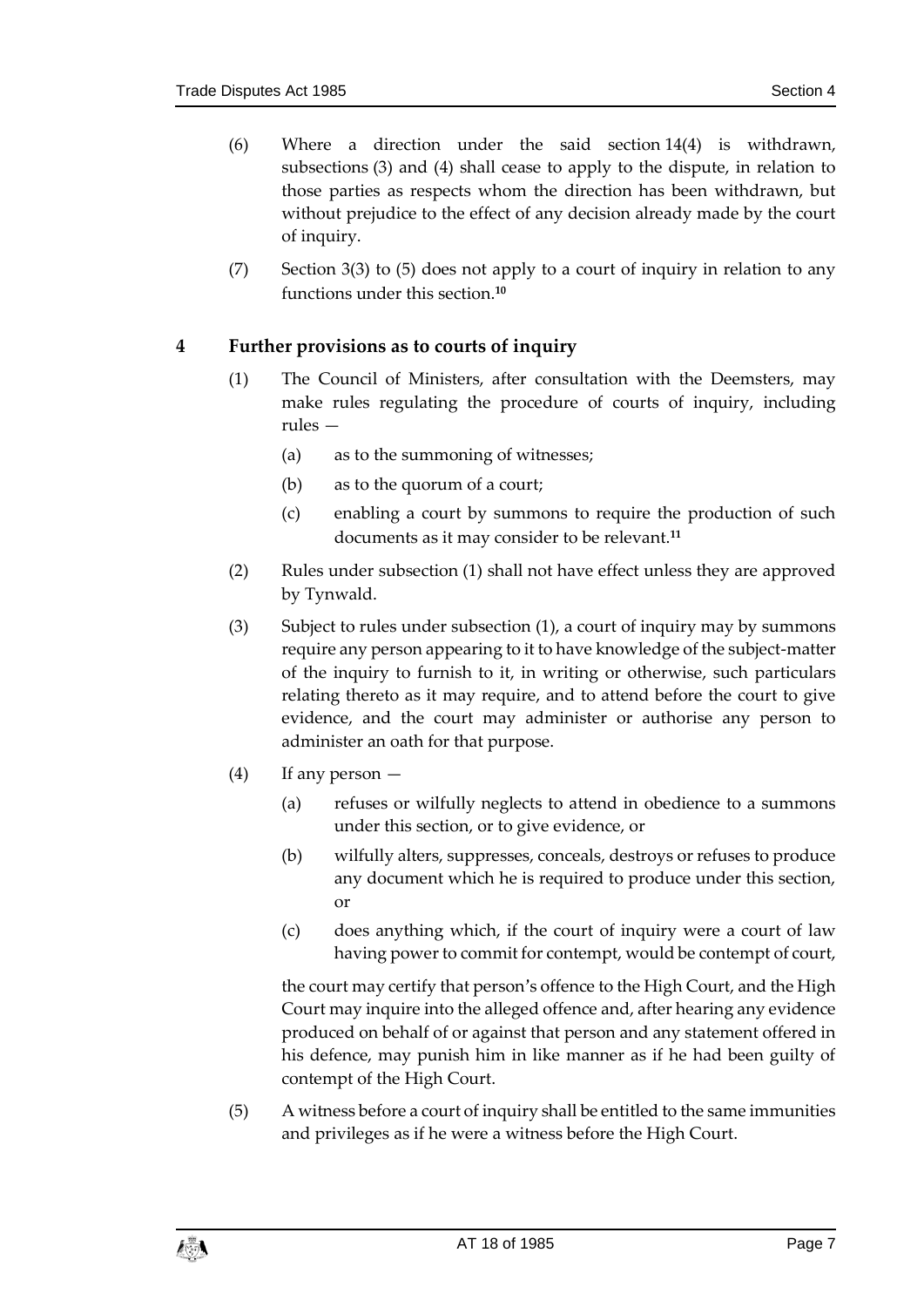#### *Supplemental*

#### <span id="page-7-1"></span><span id="page-7-0"></span>**5 Industrial relations officers**

- (1) The Governor in Council, after consulting the Public Services Commission, shall appoint one or more fit persons to be industrial relations officers for the purposes of this Act and any other enactment.**<sup>12</sup>**
- (2) An industrial relations officer shall hold office during the pleasure of the Governor in Council.
- (3) There shall be paid to an industrial relations officer out of moneys provided by Tynwald such salary and allowances, and such sums towards his expenses, as the Treasury after consultation with the Public Services Commission may determine.**<sup>13</sup>**
- (4) [Repealed]**<sup>14</sup>**

#### <span id="page-7-2"></span>**6 [Repealed]**<sup>15</sup>

#### <span id="page-7-3"></span>**7 Interpretation**

 $(1)$  In this Act  $-$ 

"**the Board**" [Repealed]**<sup>16</sup>**

"**employee**" [Repealed]**<sup>17</sup>**

"**industrial relations officer**" has the meaning given by section 5;

"**the Tribunal**" [Repealed]**<sup>18</sup>**

"**trade dispute**" means —

- (a) a dispute between workers and their employer or between workers and workers which relates wholly or mainly to one or more of the following matters —
	- (i) terms and conditions of employment, or the physical conditions in which workers are required to work;
	- (ii) re-engagement of, or failure or refusal to re-engage, or termination or suspension of employment or the duties of employment of, one or more workers;
	- (iii) allocation of work or the duties of employment as between workers or groups of workers;
	- (iv) matters of discipline;
	- (v) the membership or non-membership of a registered trade union on the part of a worker;
	- (vi) facilities for officials of registered trade unions;
	- (vii) machinery for negotiations or consultation, and other procedures, relating to any of the foregoing, including the

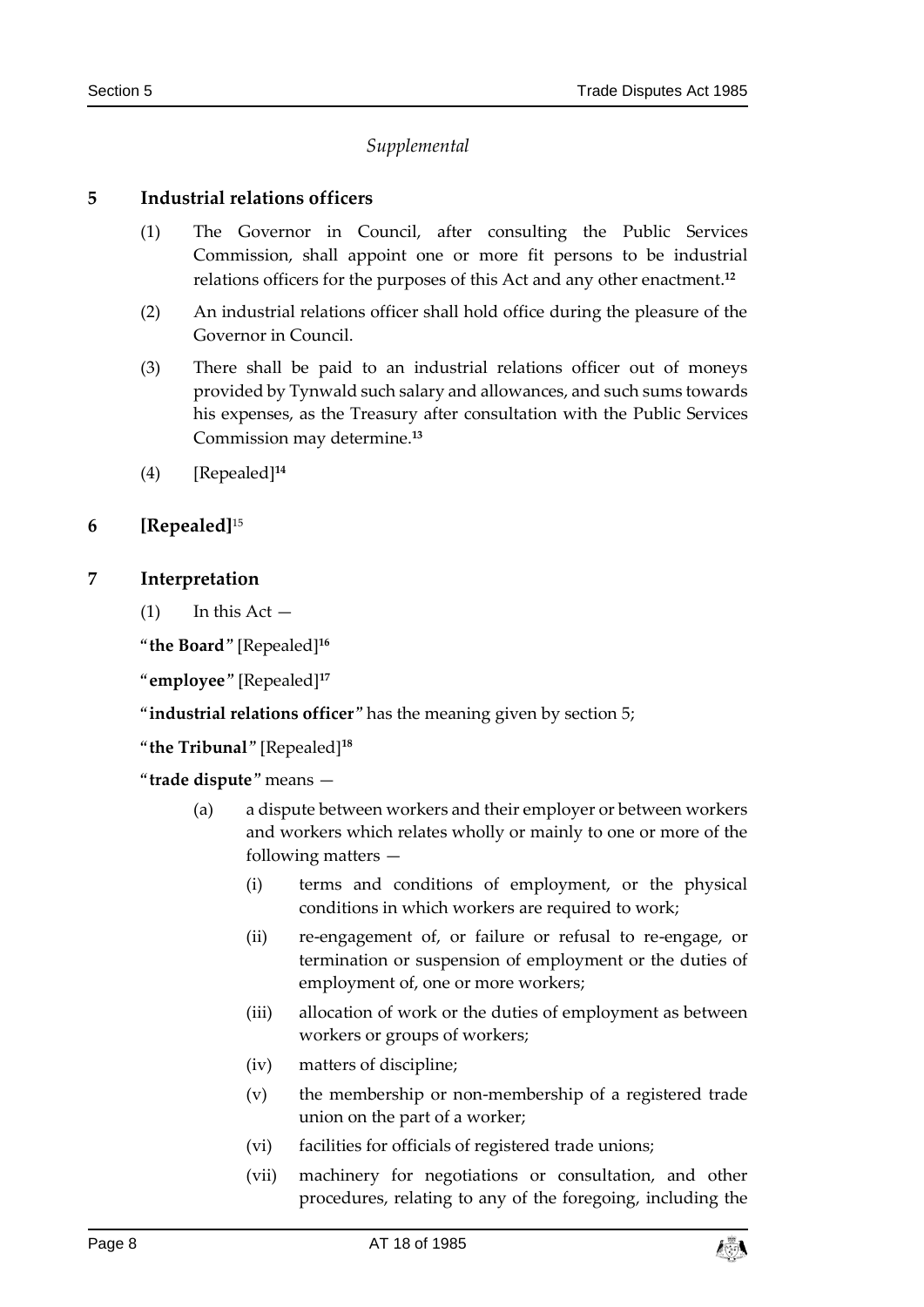recognition by employers or employers' organisations of the right of a registered trade union to represent workers in any such negotiation or consultation or in carrying out such procedures; and

- (b) a dispute is a trade dispute notwithstanding that it relates to matters occurring outside the Island, so long as the person or persons whose actions in the Island are said to be in contemplation or furtherance of the dispute are likely to be affected in respect of one or more of those matters specified in this definition by the outcome of the dispute;
- (c) a dispute between a Department or Statutory Board or any other officer or body performing functions on behalf of the Crown and any workers shall, notwithstanding that it is not the employer of those workers, be treated as a dispute between an employer and those workers; and
- (d) a dispute to which a registered trade union or employers' association is a party shall be treated as a dispute to which workers, or as the case may be, employers are parties.**<sup>19</sup>**
- "**worker**" means an individual who has entered into or works under (or, where the employment has ceased, worked under) —
	- (a) a contract of employment, or
	- (b) any other contract, whether express or implied and (if it is express) whether oral or in writing, whereby the individual undertakes to do or perform personally any work or services for another party to the contract whose status is not by virtue of the contract that of a client or customer of any profession or business undertaking carried on by the individual,

and any reference to a worker's contract shall be construed accordingly.**<sup>20</sup>**

(2) In this Act "**employment**" means work by an individual under a worker's contract.**<sup>21</sup>**

#### <span id="page-8-0"></span>**8 Financial provision**

All expenses of courts of inquiry under this Act shall be defrayed by the Department for Enterprise out of money provided by Tynwald.**<sup>22</sup>**

#### <span id="page-8-1"></span>**9 Transitional provisions, amendments and repeals**

- (1) Nothing in this Act applies to any trade dispute in respect of which action has been taken under section 3 or 4 of the *Trade Disputes Act 1936* before the commencement of this Act.
- (2) Rules made under section 4(4) of the said Act of 1936 shall have effect as if made under section 4(1).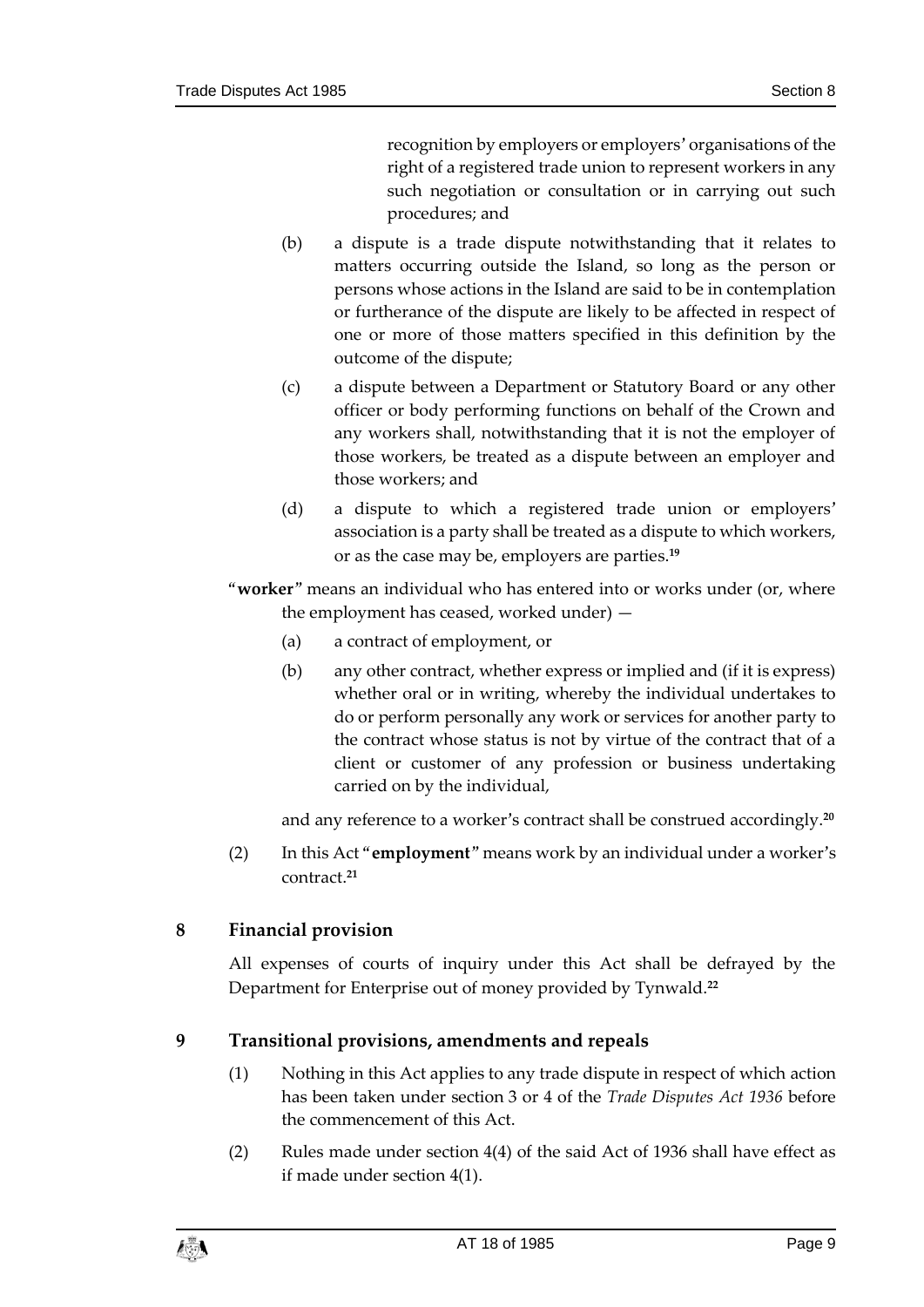- (3) [Repealed]**<sup>23</sup>**
- (4) [Amends section 34 of the *Merchant Shipping (Masters and Seamen) Act 1979*.]

#### <span id="page-9-0"></span>**10 Short title and commencement**

- (1) This Act may be cited as the Trade Disputes Act 1985.
- (2) This Act shall come into operation on such day or days as the Isle of Man Board of Social Security may by order appoint.**24**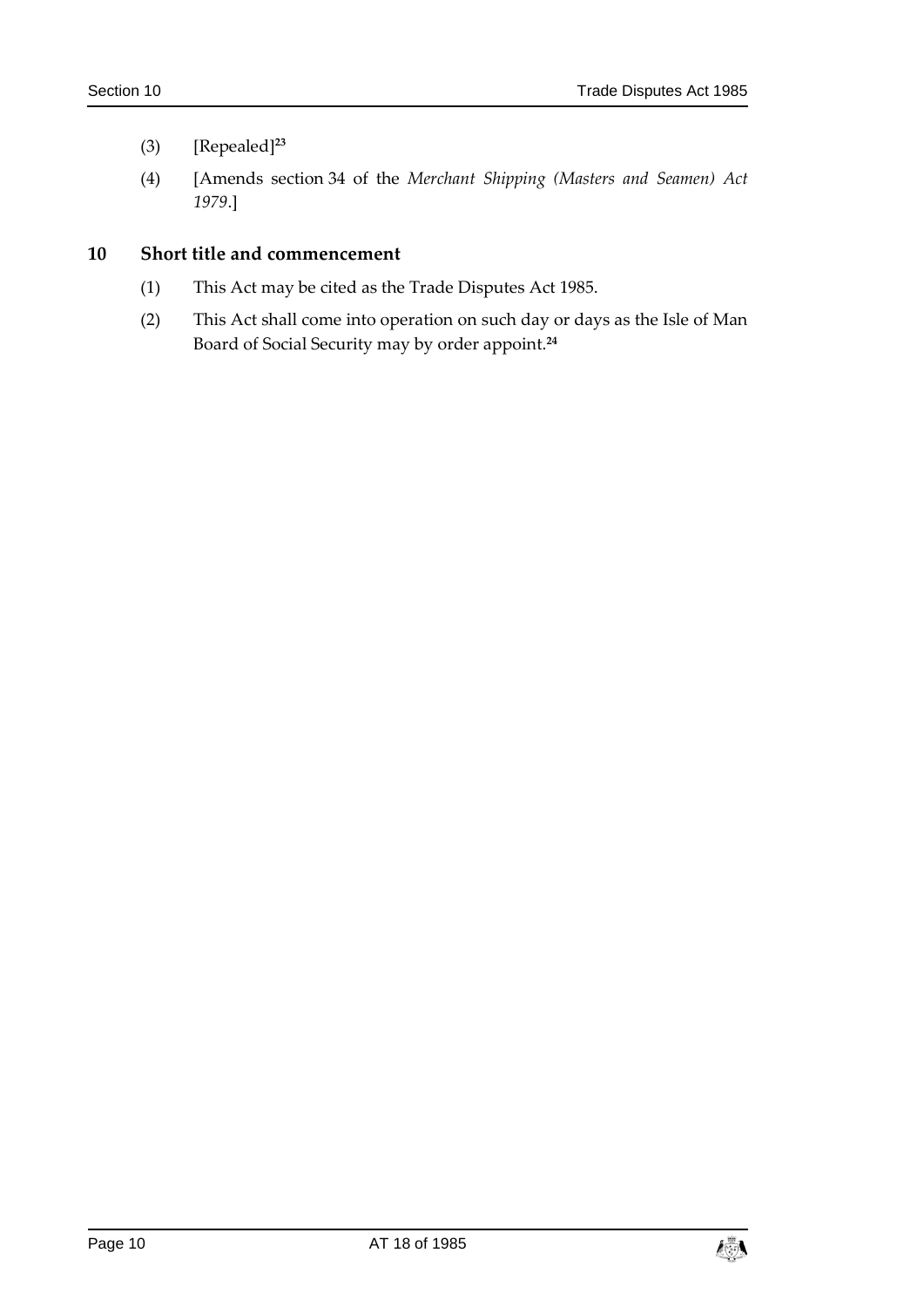### <span id="page-10-0"></span>**SCHEDULE**25